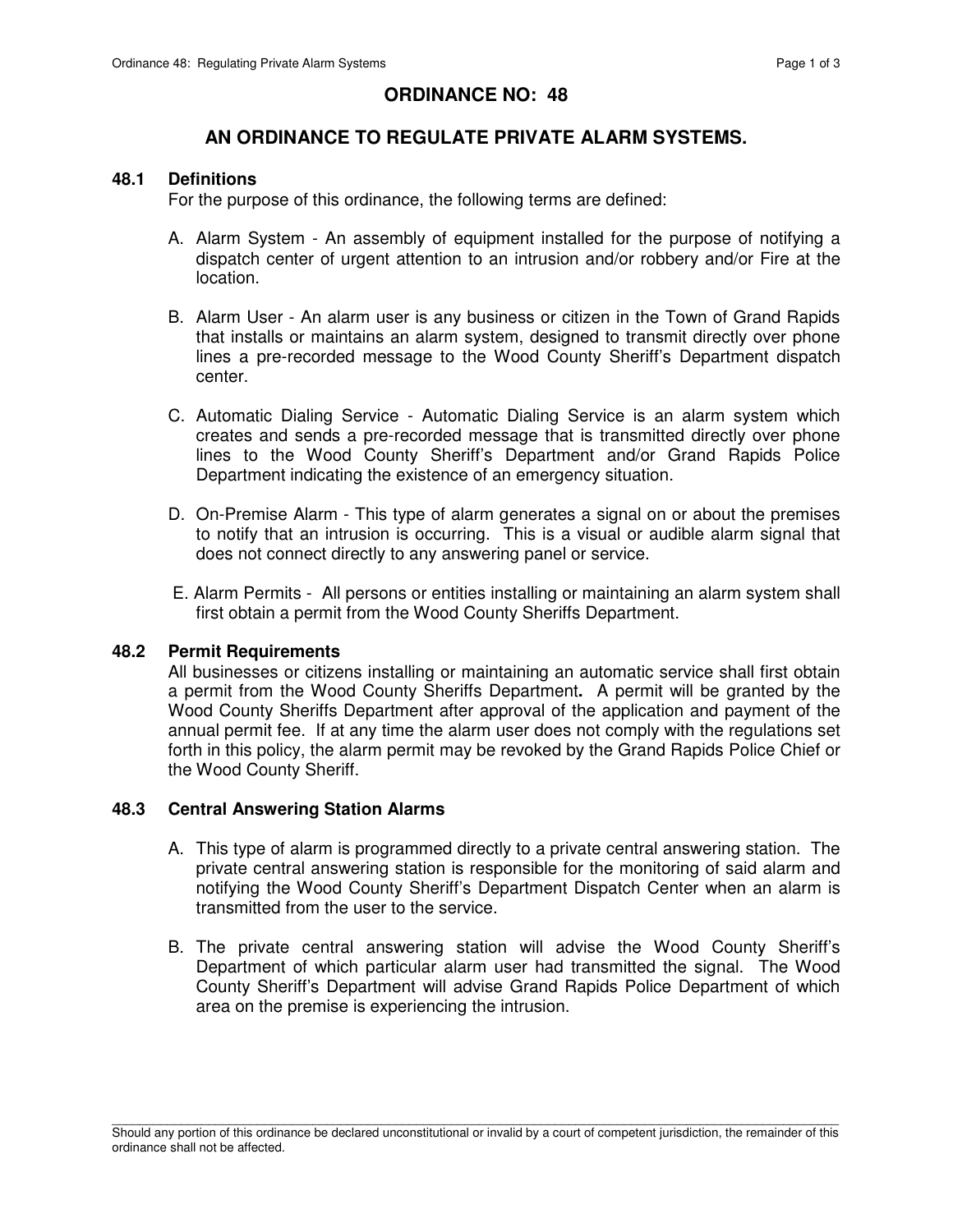- C. The private central answering station will be responsible for maintaining a current contact notification list for each user. The private central answering station will contact a key holder or other representative to meet the Town of Grand Rapids Police Department responding officer to determine cause of alarm. Representative contacts must be advised to respond to every alarm location in a very timely fashion.
- D. Any alarm user using a private central answering station is subject to all of the regulations located within this ordinance.

#### **48.4 Automatic Dialing Service Prohibition**

- A. No automatic dialing service with a pre-recorded message shall terminate on any of the telephone lines into the Wood County Sheriff's Department and/or Grand Rapids Police Department.
- B. No person will be allowed to use an alarm system which creates a pre-recorded message that is transmitted directly over phone lines to the Wood County Sheriff's Department and/or Grand Rapids Police Department.

## **48.5 False Alarm**

A false alarm means a signal from an alarm system resulting in a response by the Grand Rapids Police Department or the Wood County Sheriffs Department when an emergency situation does not exist.

A. False alarms exceeding two in a calendar year are violations and will result in a citation.

B. An alarm will not be counted as a false alarm if it was due to a power outage or power interruption.

## **48.5 Notification of Testing**

It is the responsibility of the alarm user and/or central answering station to notify the Wood County Sheriff's Department of intentions to test an alarm system. In the event of an alarm test and no prior notification of testing exists, the alarm test shall be considered a "false alarm".

#### **48.7 Penalties**

A violation of this ordinance shall result in a forfeiture per Ordinance 39 "Schedule of Fees and Forfeitures" together with the costs of prosecution.

- A. Violations of Ordinance No. 48 Utilizing an alarm without a permit:
	- 1. The first violation will result in a written warning.
	- 2. All subsequent violations will result in a forfeiture per Ordinance 39 "Schedule of Fees and Forfeitures"

\_\_\_\_\_\_\_\_\_\_\_\_\_\_\_\_\_\_\_\_\_\_\_\_\_\_\_\_\_\_\_\_\_\_\_\_\_\_\_\_\_\_\_\_\_\_\_\_\_\_\_\_\_\_\_\_\_\_\_\_\_\_\_\_\_\_\_\_\_\_\_\_\_\_\_\_\_\_\_\_\_\_\_\_\_\_\_\_\_\_\_\_\_\_\_\_\_\_\_\_\_\_\_\_\_ Should any portion of this ordinance be declared unconstitutional or invalid by a court of competent jurisdiction, the remainder of this ordinance shall not be affected.